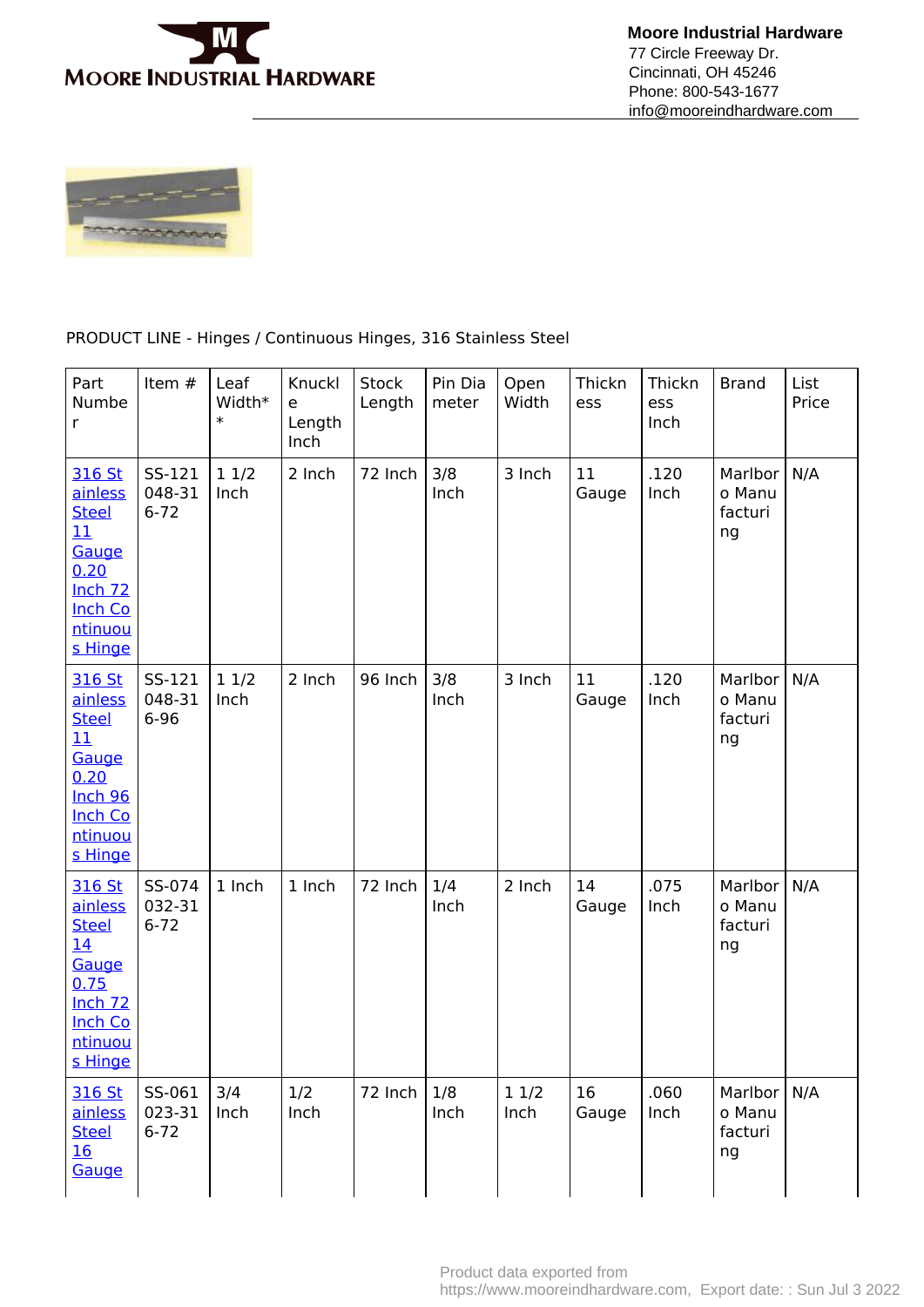| Part<br>Numbe<br>$\mathsf{r}$                                                                                                 | Item #                       | Leaf<br>Width*<br>$\ast$ | Knuckl<br>e<br>Length<br>Inch | Stock<br>Length | Pin Dia<br>meter | Open<br>Width  | Thickn<br>ess | Thickn<br>ess<br>Inch | <b>Brand</b>                       | List<br>Price |
|-------------------------------------------------------------------------------------------------------------------------------|------------------------------|--------------------------|-------------------------------|-----------------|------------------|----------------|---------------|-----------------------|------------------------------------|---------------|
| 0.60<br>Inch <sub>72</sub><br><b>Inch Co</b><br>ntinuou<br>s Hinge                                                            |                              |                          |                               |                 |                  |                |               |                       |                                    |               |
| 316 St<br>ainless<br><b>Steel</b><br>16<br>Gauge<br>0.60<br>Inch <sub>72</sub><br><b>Inch Co</b><br>ntinuou<br>s Hinge        | SS-061<br>032-31<br>$6 - 72$ | 1 Inch                   | 1/2<br>Inch                   | 72 Inch         | 1/8<br>Inch      | 2 Inch         | 16<br>Gauge   | .060<br>Inch          | Marlbor<br>o Manu<br>facturi<br>ng | N/A           |
| 316 St<br>ainless<br><b>Steel</b><br>16<br>Gauge<br>0.60<br>Inch $72$<br><b>Inch Co</b><br>ntinuou<br>s Hinge                 | SS-061<br>035-31<br>$6 - 72$ | 11/4<br>Inch             | 1/2<br>Inch                   | 72 Inch         | 1/8<br>Inch      | 21/2<br>Inch   | 16<br>Gauge   | .060<br>Inch          | Marlbor<br>o Manu<br>facturi<br>ng | N/A           |
| 316 St<br>ainless<br><b>Steel</b><br><u>16</u><br>Gauge<br>0.60<br>Inch <sub>72</sub><br><b>Inch Co</b><br>ntinuou<br>s Hinge | SS-061<br>038-31<br>$6 - 72$ | 11/2<br>Inch             | 1/2<br>Inch                   | 72 Inch         | 1/8<br>Inch      | 3 Inch         | 16<br>Gauge   | .060<br>Inch          | Marlbor<br>o Manu<br>facturi<br>ng | N/A           |
| 316 St<br>ainless<br><b>Steel</b><br><u>19</u><br>Gauge<br>0.40<br>Inch <sub>72</sub><br><b>Inch Co</b><br>ntinuou<br>s Hinge | SS-041<br>016-31<br>$6 - 72$ | 1 1/16<br>Inch           | 19<br>Gauge                   | .040<br>Inch    | 3/32<br>Inch     | 72 Inch        | 17/32<br>Inch | 1/2<br>Inch           | Marlbor<br>o Manu<br>facturi<br>ng | N/A           |
| 316 St<br>ainless<br><b>Steel</b><br>19<br>Gauge<br>0.40                                                                      | SS-041<br>017-31<br>$6 - 72$ | 17/32<br>Inch            | 5/8<br>Inch                   | 72 Inch         | 3/32<br>Inch     | 1 1/16<br>Inch | 19<br>Gauge   | .040<br>Inch          | Marlbor<br>o Manu<br>facturi<br>ng | N/A           |